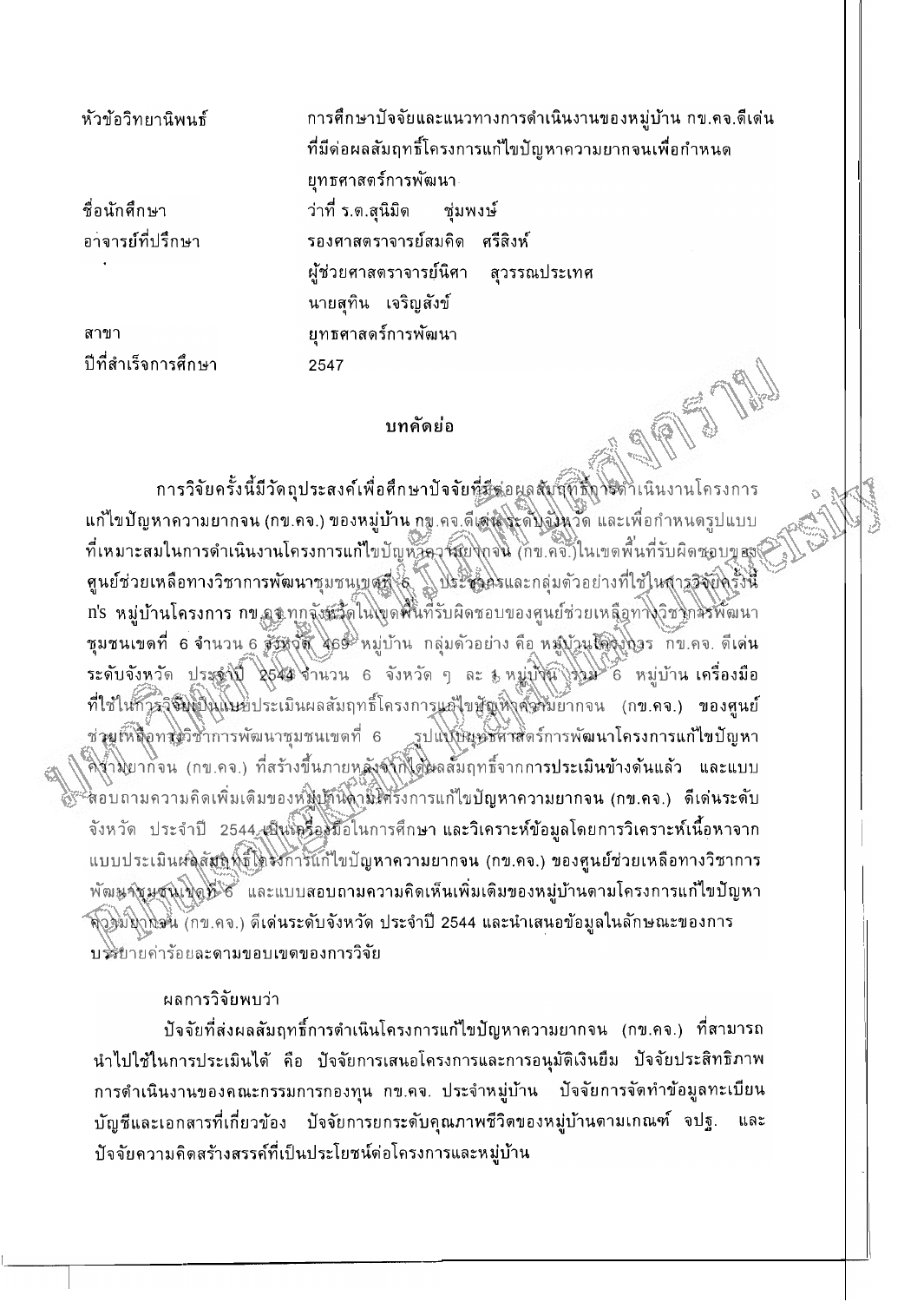สำหรับปัจจัยที่ส่งผลสัมฤทธิ์ด่อการดำเนินงานโครงการแก้ไขปัญหาความยากจน (กข.คจ.) ที่กล่มเป้าหมายด้องได้รับการพัฒนา คือ ปัจจัยประสิทธิภาพของครัวเรือนในการใช้เงินยืม เพื่อการประกอบอาชีพและการใช้คืนเงินยืม ปัจจัยการหมุนเวียนรอบยืมเงินและการให้โอกาส ้ครัวเรือนเป้าหมายได้ยืมเงินอย่างทั่วถึง ปัจจัยการดิดดาม…สนับสนุน กำกับดูแลครัวเรือนยืมเงิน และการรายงานผลการดำเนินงานของคณะกรรมการกองทุน กข.คจ. ประจำหมู่บ้าน ปัจจัยการมี รายใด้เพิ่มของครัวเรือนดามเกณฑ์ จปฐ. ที่กำหนด (เฉลี่ยเกินกว่า 15,000 บาท/คน/ปี) ปัจจัยการ สนับสนุนส่งเสริม การมีส่วนร่วมในกิจกรรมที่เป็นประโยชน์ต่อหมู่บ้านและชุมชน และปัจจัยการ ้ดำเนินงานที่เป็นประโยชน์ด่อหมู่บ้าน/ชุมชน ที่สามารถขยายผลเป็นด้วอย่างให้กับหมู่บ้านด่าง ๆ ได้พบว่า คณะกรรมการกองทุน กข.คจ.ประจำหมู่บ้านยังไม่เข้าใจในการจัดทำป้ายหรือสมุดบันที่สิก ของผู้ที่จะได้ยืมในรอบถัดไป การเป็นเครือข่ายหมู่บ้าน กข.คจ.ระดับดำบล/อำเภอ และกรรฐ์ดดไม่ใ เป็นประจำสม่ำเสมอ ประชุมทุกเดือน และยังด้องได้รับการช่วยเหลือ ในต้านถาร์จังสิกโนะน้ำจาก เจ้าหน้าที่ของรัฐอย่างใกล้ชิด สำหรับครัวเรือนยากจนยังไม่เข้าใจในครรูเล็อกิปุระกิอบอาชีพเสริม และการทำให้มีรายได้เพิ่มขึ้นดามเกณฑ์ จปฐ.ที่กำหนด์ (เอลียโกินคูง 15,000 บาท/คน/ปี) ดังนั้น เจ้าหน้าที่ของรัฐและหน่วยงานที่เกี่ยวข้องคิวรูมีการติดคิ้งมหารติกเนินงานอย่างใกล้ชิด และ ติดตามการใช้จ่ายเงินให้เป็นไปตามโครงการ 3 ตุลอิตจินให้คำแนะนำในการประกอบอาชีพเสิริมแก้ ครัวเรือนยากจนเป้าหมาย เพื่อให้สามาจุกันฟุงินยิ้มไปสรีทันได้อย่างเหมาะสม สามารถสรังมาย ใต้ และยกระดับคุณภาพชีวิติให้ฟูนิจัากิความยากจนตามเกณฑ์ จปฐ. ที่กำหนด

รูปแบบที่เหมาะสมในการพัฒนาการดำเนินโครงการแก้ไขปัญหาดูสิ่งยากจน (กข.คจ.) คือ รูปแบบที่ทุสให้หมู่บ้านโครงการแก้ไขปัญหาความยากจนี้ (สมิ)คุ่ง มีการเตรียมความพร้อมแก่ คณะกรรมกิจรกองทุน กข.คจ. และประชาชนให้เช่าโจก็งิคงามเป็นมาของโครงการ วัตถุประสงค์ สุดโลการ เรือนไขหลักเกณฑ์ และวิธีดำเนินโครงการที่ชัดเจน มีการพัฒนาศักยภาพและสร้าง ทรรบวินการเรียนรู้กันและกัน การใช้ชัยมูลสูงรสนเทศ เทคโนโลยีที่เหมาะสม ภูมิปัญญา เทคนิค ์วิชาการใหม่ ๆ ในการบริหารสัดค์จรดองทุนที่มีประสิทธิภาพ และประชาชนทั่วไปสามารถบริหาร จัดการทรัพยากร การปรุงิมิพิจัยวัฒนธรรมประเพณี ในการเลือกประกอบอาชีพที่เหมาะสมสามารถ แก้ไขปัญหาที่เกิดขึ้นได้ด้วยดนเองและเป็นด้วอย่างแก่หมู่บ้านอื่นได้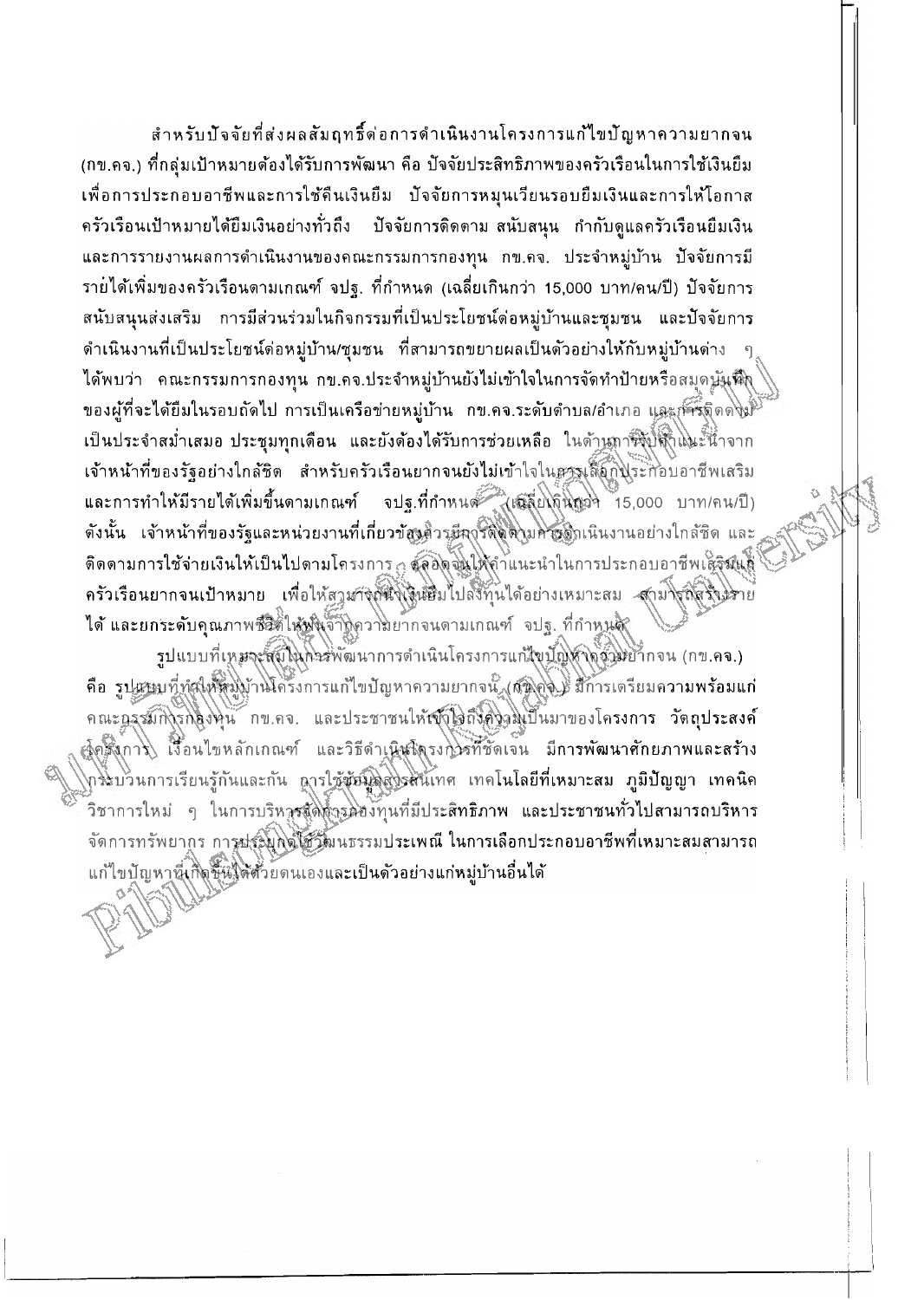**Title** 

Field

STUDY FACTORS OF HOW TO OPERATE THE PROMINENT VILLAGES THAT EFFECT TO POVERTY SOLVING PROJECT IN ORDER TO PLAN STRATEGIC DEVELOPMENT

Author Acping Sub Lt. Sunimit Chompong

Advisors Associate Professor Somkit Srising

| Assistant Professor Nisa | Suwanpratest |
|--------------------------|--------------|
| Mr.Sutin                 | Charoensung  |
| Development Strategy     |              |

Year 2004

The purpose of this research was to study the factors that effected operation of prominent Provincial Poverty solving Project and to build appropriate operational forms for Poverty Solving Project in the academic responsible area of Community Development Zone 6. The population were the villages in the responsible area of 6 provinces consisted of 469 villages. The sampling population was one prominent village of the year 2001 from each 6 provinces. There were 6 villages altogether. The instruments for this research were project evaluational forms, made by academic assistant development zone 6. They weigt made after the results of primary evaluation and questionnaires for people in the villages under this project. Datas analyzing were made from project evaluational forms and questionnaires from people in project area. Then the datas were analyzed by percentages for descriptive proposal.

**ABSTRACT** 

JASPE

 $\mathbb{Z}$ be study found that:

Factors that could be used to evaluate and support successful operation of poverty solving project were as following : project proposal for money loan, management quality of village poverty solving project committee, accounting record data, higher living standard of fundamental necessities, and creative ideas for the use of village's project.

The factors to support possible successful operation of poverty solving project, the target groups should be gained the following developments : quality in spending and repaying the loan, loan allocation to the target families, following up and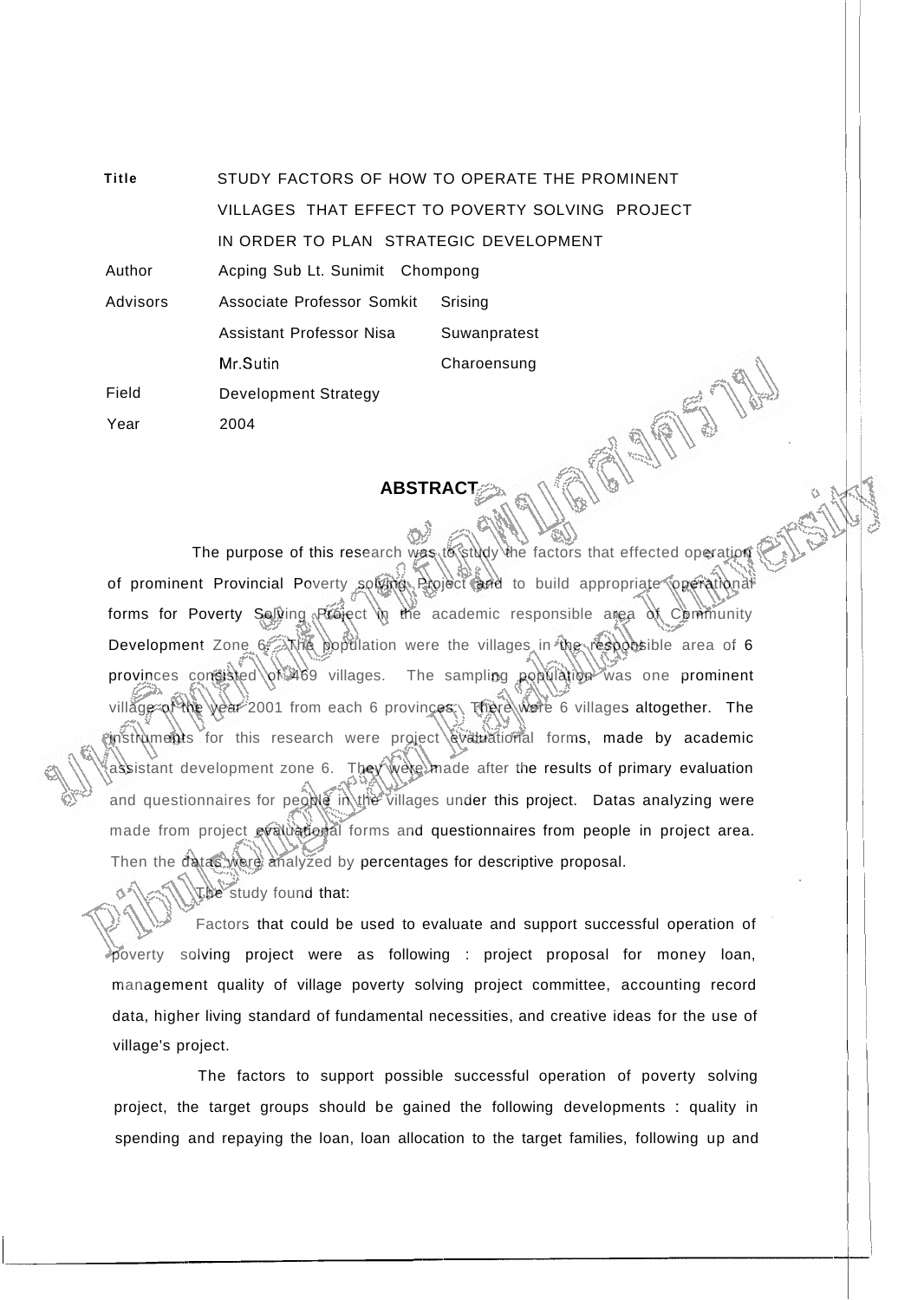reporting operation of the village poverty solving project committee. The factor of family higher standard incomes (15,000 bathlheadlyear). Factors for supporting and booting useful activities of the villages and communities and be able to expand the activities to other villages.

The research found that the village committee did not understand the following things : how to arrange the account of the next borrowers, village network levels, following up regularly, monthly meeting and other closely advices from government officials. Some poor families did not understand how to choose subprofession to gain more incomes to be higher than 15,000 bathlheadlyear. These families had to be closely watched by the officials. They must be closely watched for rightly spending and doing more incomes from sub-profession to be able to loan the to an and raising their fundamental basic necessitous.

The proper forms for operation the Poultry Solving Projectean be done by preparing readiness of committee and people and making thew understanding the following ideas : the meaning of the project, the objectives of the project, conditions, methods to sun the project clearly, how to improve the better working-together, using properly information technology, using local wisdom and working together for discovering hew lechnique in Poultry Solving Project administration. Cultural applying can be one of a local profession. If the local cutter is applied properly into loenl earer, it an be a specimen for other villages.

Ibille